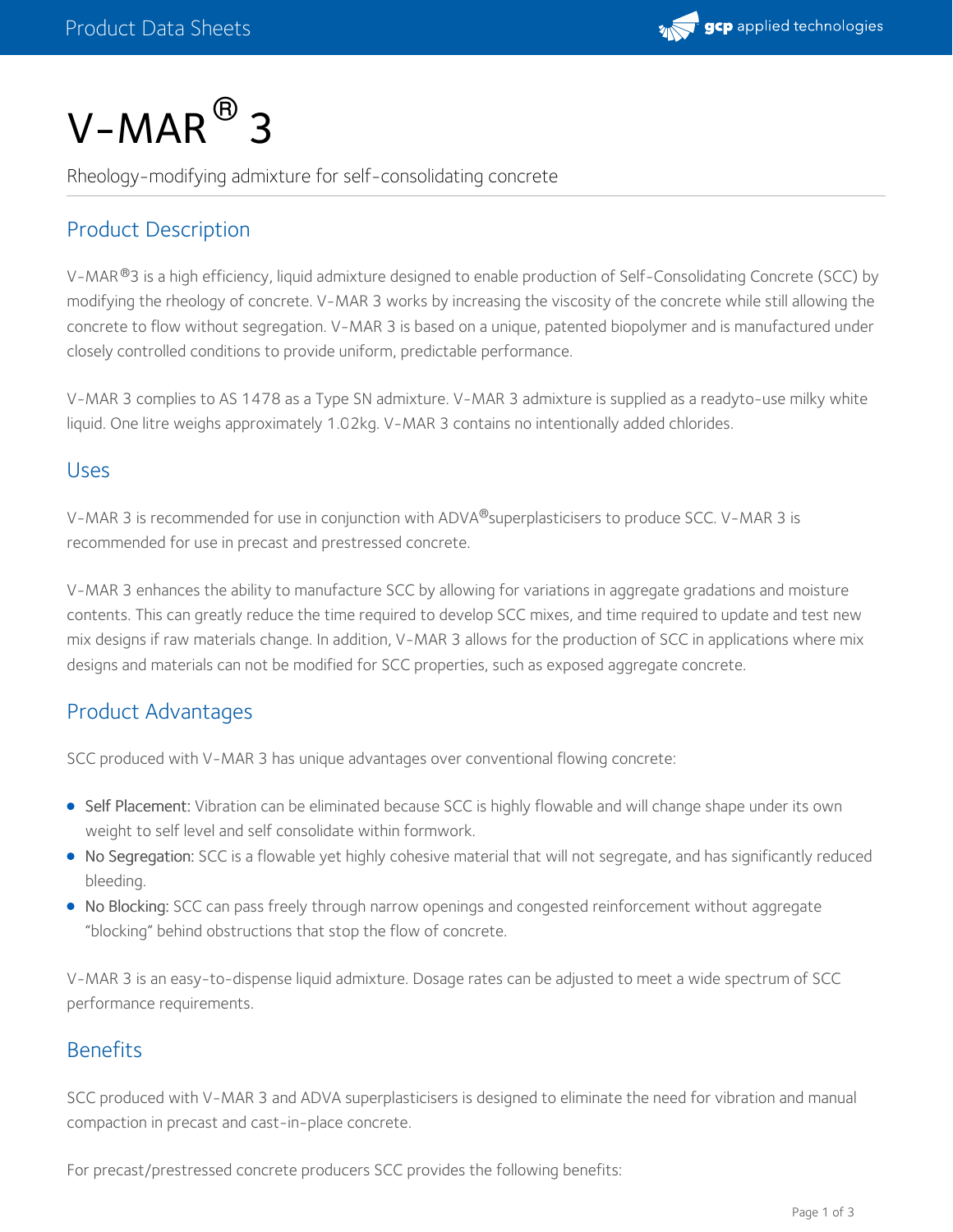

- Reduced labour and improved productivity through faster and easier concrete placement with no vibration.
- The highest quality surface finish, eliminating/reducing the need for surface touch ups.
- **Improved labour safety, reduced plant noise levels and improved work environment.**
- Reduced wear and tear on forms by eliminating vibration.
- Achievement of complete consolidation throughout concrete elements, even in thin walled, highly reinforced units.
- Increased production flexibility by enabling use of form geometry and form orientations in which placement of conventional concrete mixes would be difficult or impossible.

#### Compatibility with Other Admixtures

V-MAR 3 can be used to make SCC with all ADVA Superplasticisers, i.e. ADVA CAST 620, ADVA 142 and ADVA 485. V-MAR 3 is compatible with all WRDA®PC-based water reducers, retarders and MIRA®PC mid-range admixtures from GCP Applied Technologies. DaraSet  $^{\circledR}$ 333 may be considered for SCC precast applications that require high overnight compressive strengths. Each admixture is to be added separately to a mix.



#### Addition Rates

V-MAR 3 is typically used at an addition rate of 500 to 2,000 mL / m3 of concrete.

Dosage requirements are based on water content in the mix. As water content increases, the V-MAR 3 requirement will increase. Typical water contents for SCC mixes are 165 to 190L / m<sup>3</sup>. At lower water content, use V-MAR 3 at the lower dosage range, at higher water content, dosage rates will be higher.

V-MAR 3 dosage requirements may also be affected by mix design, cementitious content, aggregate gradations and SCC application. Please consult with your local GCP representative for more information and assistance.

ADVA series of superplasticisers is highly recommended for use in SCC production. Dosage rate requirements for superplasticisers are typically slightly higher for SCC than for conventional concrete mixes.